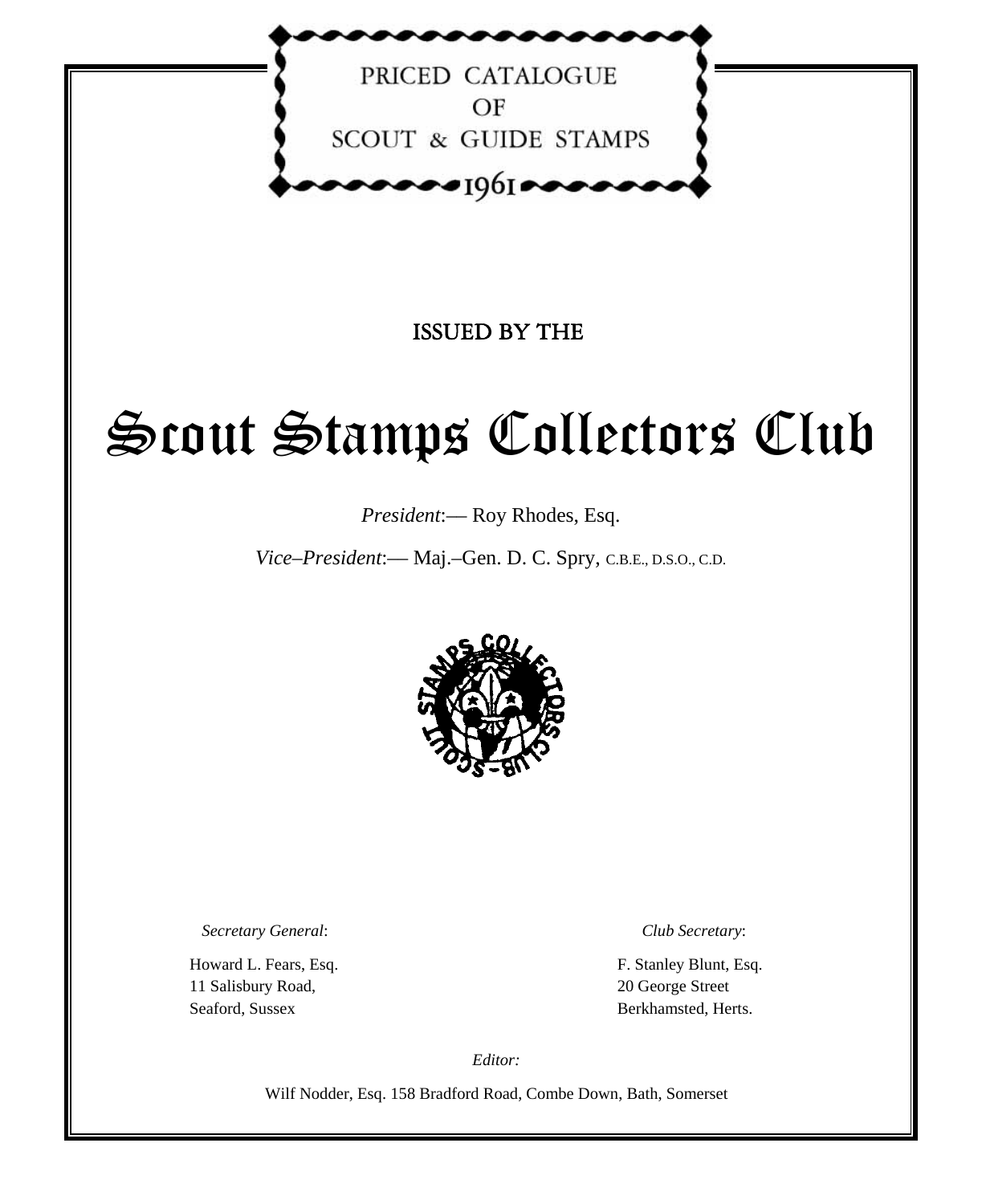## SCOUT STAMPS COLLECTORS CLUB

 Priced Catalogue of Boy Scout and Girl Guide stamps First published July 1959 – Revised January 1961

#### Comments:

Although only 18 months have elapsed since the first edition, consider– able changes will be noticed owing to hardening of the market, increases recorded in the 1961 edition of a well–known catalogue and a certain amount of over–optimism on the part of the compilers in connection with some of the pre–1939 issues.

 Again the compilers do not undertake to supply any material at the prices quoted herein, and the same warning relating to forgeries still holds good.

## Approximate Currency Equivalents table:–

|                 |               |         |              |         |                                | Belgium &                         |          |
|-----------------|---------------|---------|--------------|---------|--------------------------------|-----------------------------------|----------|
| English         | U.S.A.        | Canada  |              |         |                                | Austria Franco Holland Luxembourg | Greece   |
| $$1(20-)$       | 2.80          | 2.74    | 80           | 13.75   | 10.54                          | 140                               | 82       |
| $10/-$          | 1.40          | 1.37    | 40           | 6.87    | 5.27                           | 70                                | 41       |
| $5/-$           | .70           | .68     | 20           | 3.44    | 2.63                           | 35                                | 20       |
| $1/-$           | . 14          | . 14    | 4            | .70     | .52                            | 7                                 | 4        |
| 6d              | .07           | .07     | $\mathbf{2}$ | . 35    | . 26                           | 3                                 | 2        |
|                 |               |         |              |         |                                |                                   |          |
|                 | S & W         | India & |              | Philip- | Austra-                        |                                   | Switzer- |
| English         | Africa Kuwait |         | Germany      | pines   | lia                            | Sweden                            | land     |
| $$1(20/-)$ 20/- |               | 13.30   | 11.58        | 5.60    | $25/-$                         | 14.48                             | 12.20    |
| $10/-$          | $10/-$        | 6.65    | 5.79         | 2.80    | 12/6                           | 7.24                              | 6.10     |
| $5/-$           | $5/-$         | 3.31    | 2.80         | 1.40    | 6/3                            | 3.62                              | 3.05     |
| $1/-$           | $1/-$         | .70     | . 58         | . 28    | 1/3                            | .72                               | .61      |
| 6d              | 6d            | . 35    | .29          | .14     | $7\frac{\text{1}}{\text{2}}$ d | . 36                              | .30      |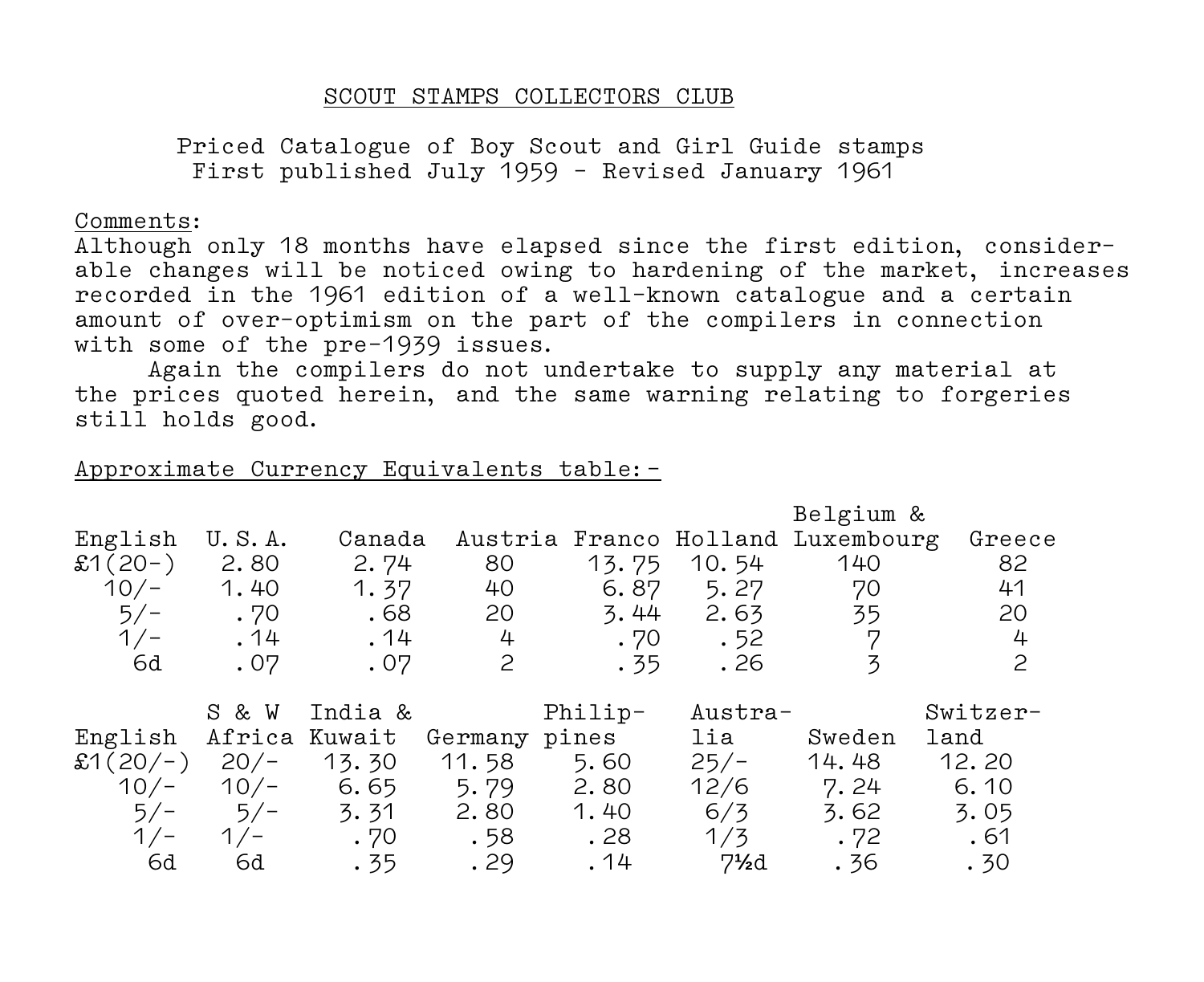| Our<br>No.                                | Simp.<br>S.G. | Description                                                                                                                                                                    | М.                    | U.                    |
|-------------------------------------------|---------------|--------------------------------------------------------------------------------------------------------------------------------------------------------------------------------|-----------------------|-----------------------|
| $\mathbf 1$<br>1a<br>$\overline{a}$<br>2a | 127<br>152    | Australia<br>1948 21/2d Red. Pan-Pacific Jamboree<br>Imprint block of four<br>-ditto-<br>1952 31/2d Claret. Pan-Pacific Jamboree<br>1960<br>5d Blue, Golden Jubilee of Guiding | 4d<br>2/6<br>4d<br>6d | 1d<br>2/6<br>1d<br>2d |
| $\overline{3}$                            | 770           | Austria<br>1951 1 Sch. Red, yellow & green. 7th World<br>Jamboree.                                                                                                             | $2/-$                 | 1/6                   |
| 4                                         | 972/3         | Belguim<br>1957 80c. Grey & 4fr. Green. 50th Anniver-<br>sary of Movement.                                                                                                     | 1/3                   | 1/3                   |
| 5<br>6<br>6a                              | 618<br>961    | Brazil<br>1954 1.20 Grey. Blue. Internat. Scout Camp<br>1957 3.30 Grey. Claret. Centenary of B.-P.<br>1960 3.30 Grey. Orange. 50 Years Anniversary                             | 9d<br>$1/-$<br>8d     | 9d<br>$1/-$<br>8d     |
| $\overline{7}$                            | 423/5         | Bulgaria<br>1942 "Work & Joy" set. 2 1. red, 4 1. black<br>and 7 1. blue.                                                                                                      | $3/-$                 | $3/-$                 |
| 8                                         | 291           | Canada<br>1955 5c. Green & Orange brown, 8th World<br>Jamboree,                                                                                                                | 8d                    | 2d                    |
| 8a<br>9                                   |               | Imprint block of four (Plate 1 or 2)<br>1960 5c Brown and Blue. 50th Anniversary<br>of Girl Guides.                                                                            | 3/6<br>6d             | 3/6<br>2d             |
| 9a                                        |               | Imprint block of four<br>-ditto-                                                                                                                                               | 3/6                   |                       |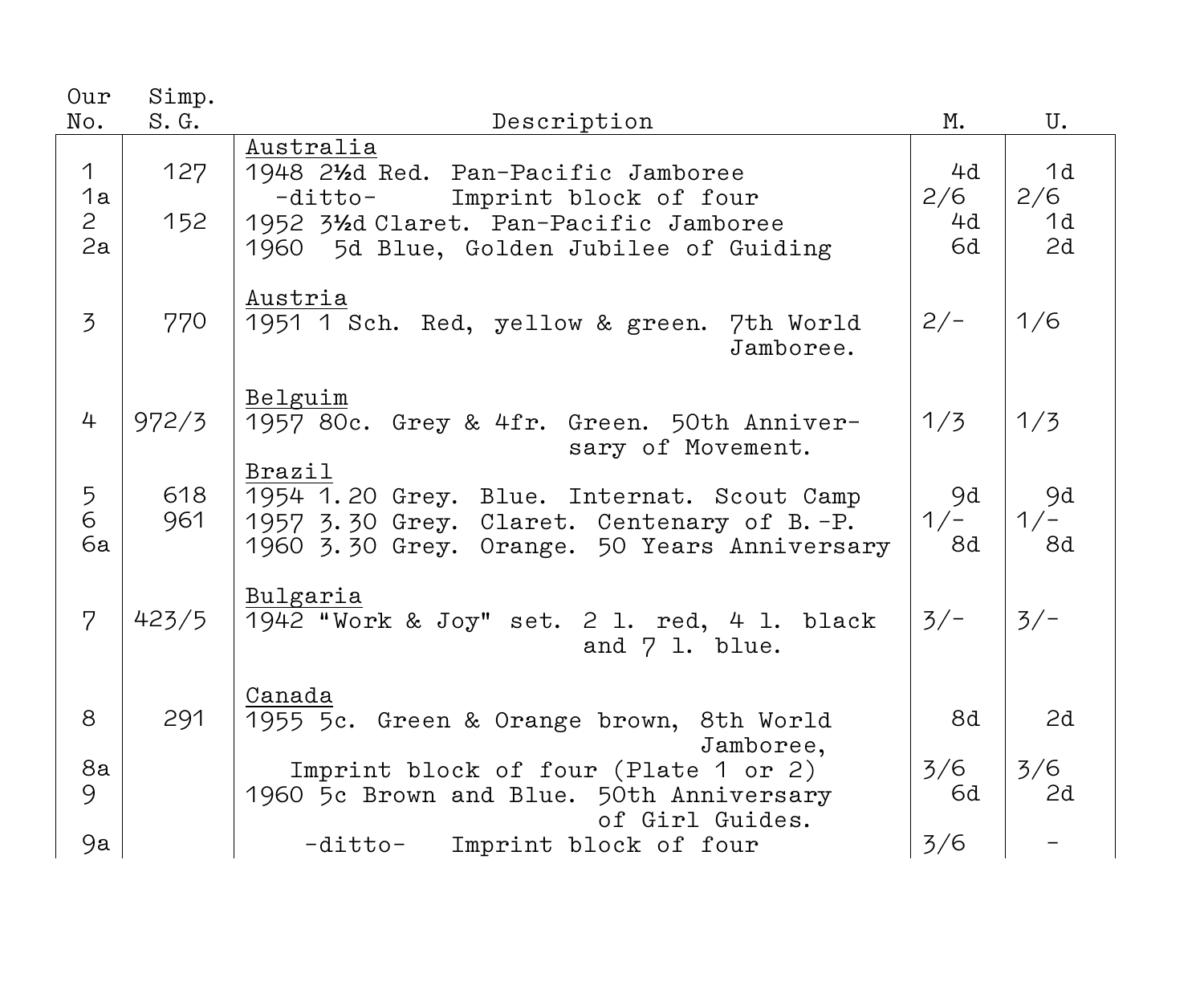| 10        | 137          | Canal Zone (Panama)<br>1960 4c Red, brown & blue - 50th Anniversary<br>of American Boy Scouts.                                                                  | 6d            | 6d            |
|-----------|--------------|-----------------------------------------------------------------------------------------------------------------------------------------------------------------|---------------|---------------|
| 10a       |              | -ditto- Plate block of four                                                                                                                                     | 3/6           |               |
| 11<br>12  | 522<br>597/8 | Cuba<br>1954 4c Green. 3rd National Scout Camp<br>1957 4c Green & Red and 12c Grey. Centenary<br>of Baden-Powell.                                               | 9d<br>2/6     | 6d<br>2/6     |
| 13<br>14  | 1/2          | Czecho-Slovakia<br>1918 10H. Red & 20H. Blue. Revolution<br>local issues.<br>-ditto- Overprinted "PRIJEDZ PRESIDENTA<br>MASARYKA".                              | $45/-$<br>£30 | $50/-$<br>£50 |
| 14a       |              | Denmark<br>1960 60+10 Brick red. 25 Years Anniversary<br>Girl Guides.                                                                                           | 8d            | 8d            |
| 15<br>15a | 542/9        | Dominican Republic<br>1957 Olympic set of 8 overprinted & sur-<br>charged 2c in Red. 50th Anniversary of<br>Scout Movement.<br>$-ditto-$ miniature sheets $(2)$ | 10/6<br>£15   | 10/6          |
| 16        | 227/8        | Dutch E. Indies<br>1937 71/2+21/2c Brown & 121/2+21/2c Carmine.<br>5th World Jamboree in Holland.                                                               | $7/-$         | $7/-$         |
| 17        | 50/2         | Dutch E. Indies (Antilles)<br>1957 Set of 3. 6+11/2c Yellow, 71/2+21/2c Green<br>& 15+5c Red. Centenary of Baden-Powell                                         | $3/-$         | $4/-$         |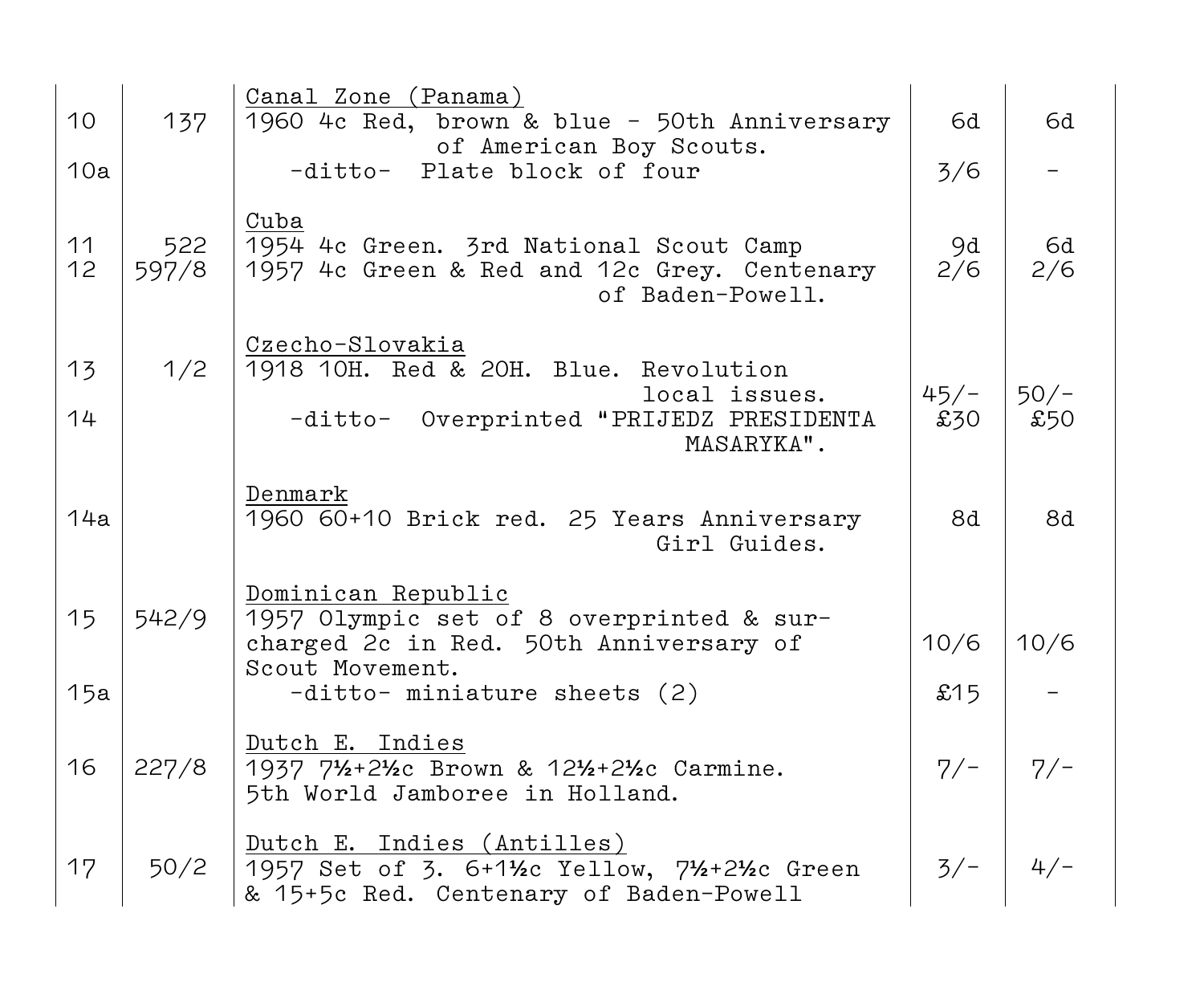| Our                          | Simp.  |                                                                                                                                                                |                      |               |
|------------------------------|--------|----------------------------------------------------------------------------------------------------------------------------------------------------------------|----------------------|---------------|
| No.                          | S. G.  | Description                                                                                                                                                    | М.                   | U.            |
| 18<br>18a<br>18 <sub>b</sub> | 459/61 | Egypt<br>1956 Set of 3, 10+10m Green, 20+10m Ultra-<br>marine & 35+15m Blue, Pan-Arab Jamboree.<br>-ditto- Imprint blocks of 4<br>-ditto- Miniature sheets (2) | $4/-$<br>17/6<br>£15 | $4/-$         |
| 19                           | 25     | Falkland Island Dependencies<br>1954 6d Black & violet, R.R.S. Discovery<br>(formerly the property of U.K. Boy Scouts<br>Association)                          | 9d                   | 9d            |
| 19a                          | 36     | 1955 -ditto- overprinted "Transantarctic                                                                                                                       |                      |               |
| 19 <sub>b</sub>              |        | Expeditions".<br>-ditto- imprint block of 4                                                                                                                    | 9d<br>$5/-$          | 9d<br>$5 / -$ |
| 20                           | 409    | Finland<br>1957 30m Blue. 50th Anniversary of Scout<br>Movement.                                                                                               | $1/-$                | $1/-$         |
| 21                           | 265/7  | Formosa<br>1957 Set of 3. 40c Violet, 1\$ Green &<br>1\$.60 Blue. 50th Anniversary of Scout<br>Movement.                                                       | 1/6                  | 1/6           |
| 21a                          |        | -ditto- imprint blocks of 4.                                                                                                                                   | 8/6                  |               |
| 22                           | 323/5  | 1959 Set of 3. 40c Red, 50c Blue & 5\$<br>Green. Commemorating 10th World Jamboree<br>in Philippines.                                                          | 1/6                  | 1/6           |
| 22a                          |        | -ditto- imprint blocks of 4                                                                                                                                    | 7/6                  |               |
| 23                           | 348    | France<br>1937 65+35c Green. Jean Charcot, Chief<br>Scout of France 1913-19-23.                                                                                | 1/6                  | $2/-$         |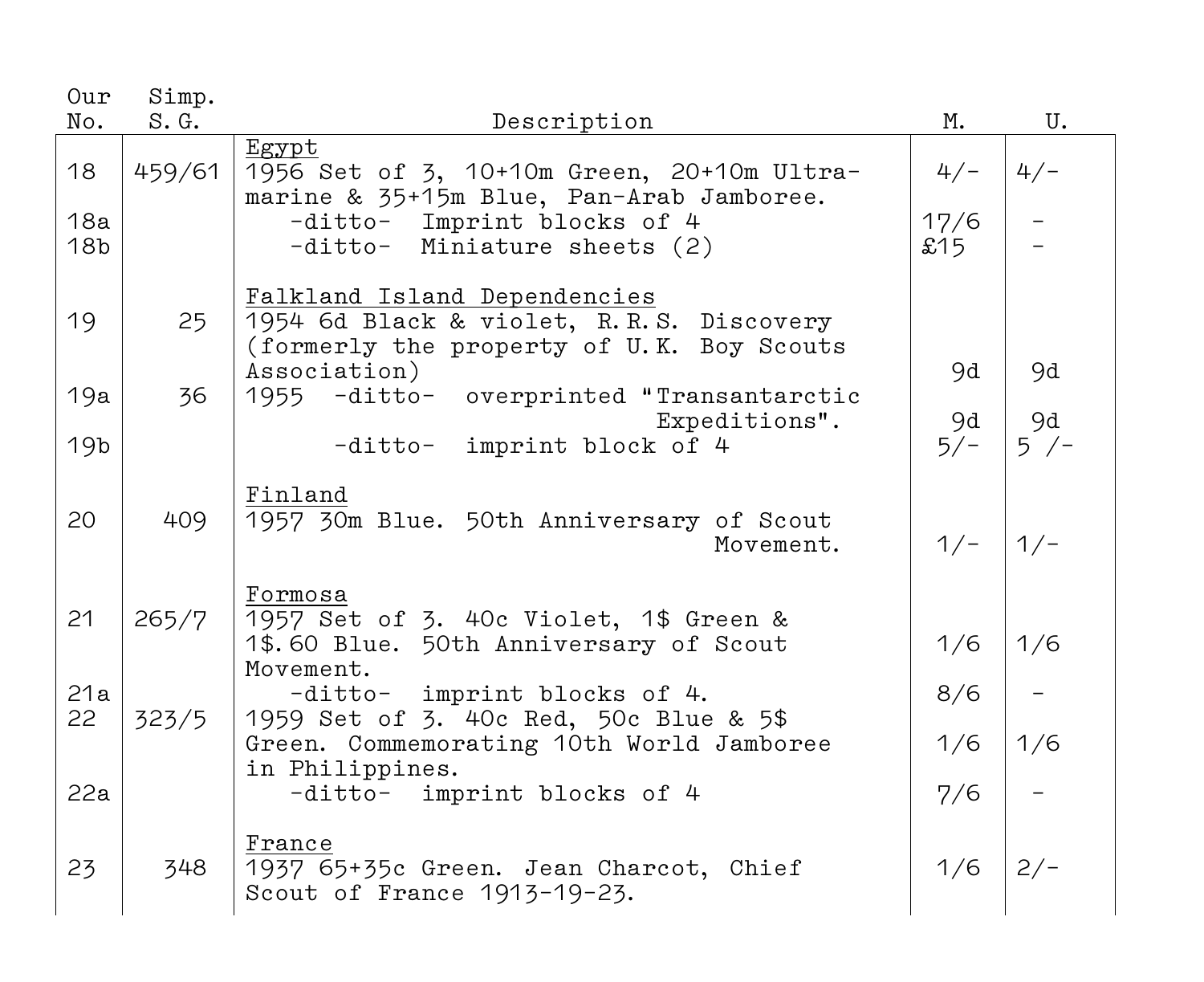| 24<br>25 | 348a<br>754 | France (contd.)<br>1937 90+35c red-purple ditto<br>1947 5fr Brown. 6th Word Jamboree                                           | 2/6<br>6d | $3/-$<br>6d   |
|----------|-------------|--------------------------------------------------------------------------------------------------------------------------------|-----------|---------------|
| 26       | 222/4       | Great Britain<br>1957 Set of 3. 21/2d Red, 4d Blue & 1/3 Green.<br>9th World Jamboree.                                         | 2/9       | $2/-$         |
| 27       | 100/2       | British Post Offices Abroad<br>1957 Bahrain. As 26 overprinted & surcharg-<br>ed 15NP on 2½d, 25NP on 4d & 75NP on 1/3         | $3/-$     | 3/6           |
| 28       | 63/5        | Muscat -ditto- overprinted (not                                                                                                | $3/-$     | 3/6           |
| 29       | 16/8        | surcharged)<br>Qatar -ditto- overprinted (not<br>surcharged)                                                                   | $3/-$     | 3/6<br>$4/-$  |
| 30       |             | Greece<br>1960 Set of 8 Multicoloured. 20, 30, 40,<br>50, 70A, 1D, 2D.5c & 6 Dracmae. 50 years of<br>Greek Scouting.           | $4/-$     | $4/-$         |
| 30a      |             | -ditto- Imprint blocks of 4                                                                                                    | $20/-$    |               |
| 31       | 280/2       | Holland<br>1937 Set of 3. 1½c Black & green, 6c Brown<br>& black and 121/ <sub>2</sub> c Blue &. black. 5th World<br>Jamboree. | $3/-$     | $1/-$         |
| 32       | 492/3       | 1947 "Summer" set of 5 (2 Scout values)<br>5+3c Yellow & blue, 6+4c Green.                                                     | 2/6       | 2/6           |
|          |             | Hungary                                                                                                                        |           |               |
| 33       | 315         | 1925 Sports set of 8 (1 Scout value)<br>1000K. Claret.                                                                         | $15/-$    | $15/-$        |
| 33a      |             | -ditto- 1000K (single)                                                                                                         | 2/6       | $\frac{2}{6}$ |
| 34       | 406/10      | 1933 Set of 5. 10f Green, 16f Claret,<br>20f Red, 32f Yellow & 40f Blue. 4th World<br>Jamboree                                 | $11/-$    | 12/6          |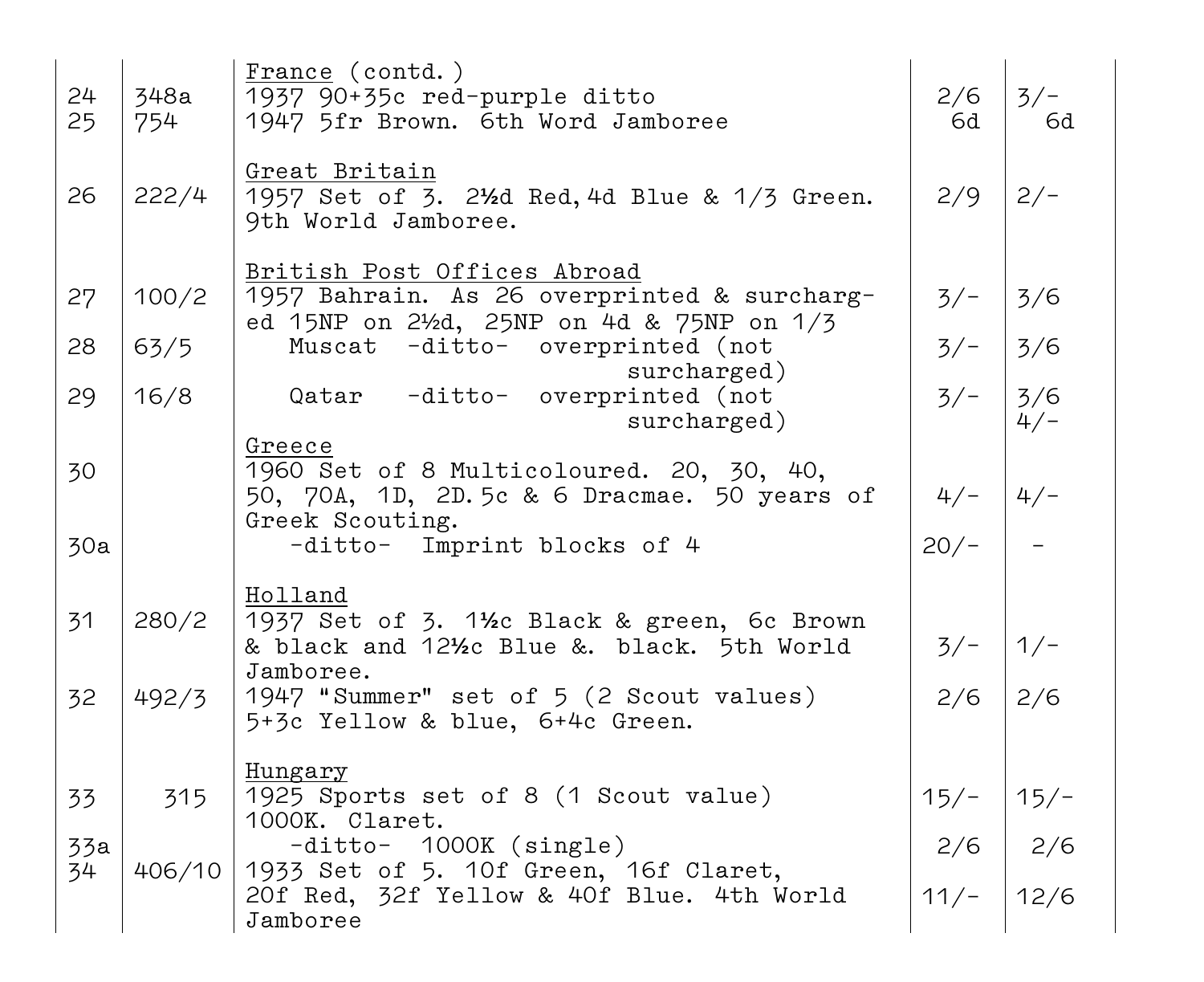| Our      | Simp.           |                                                                                                                                                                                                               |              |              |
|----------|-----------------|---------------------------------------------------------------------------------------------------------------------------------------------------------------------------------------------------------------|--------------|--------------|
| No.      | S.G.            | Description                                                                                                                                                                                                   | М.           | U.           |
| 35       | 492/5           | Hungary (Contd.)<br>1939 Set of 4, 2f Orange, 6f Green, 10f<br>Brown & 20f Pink. Girl Guide Rally, I. Pax<br>Ting.                                                                                            | 3/6          | 3/6          |
| 36       | 501             | 1940 Admiral Horthy Air set of 3 (1 Scout<br>value) 6+6f Green.                                                                                                                                               | $3/-$        | $3/-$        |
| 37       | 524             | 1941 Admiral Horthy Air set of 4 (1 Scout<br>value) 10+10f Purple.                                                                                                                                            | 3/6          | $4/-$        |
| 37a      |                 | -ditto- imperf.                                                                                                                                                                                               | £5           |              |
| 38<br>39 | 258/62<br>334/9 | Indonesia<br>1955 set of 5. 15+10s Green, 35+15s Blue,<br>50+25s Red, 75+25s Brown & 1R.50s Violet.<br>National Jamboree.<br>1959 set of 6. 10+5s Buff & red, 15+10s<br>Turquoise & red, 20+10s Violet & red, | $4/-$<br>1/6 | $4/-$<br>1/6 |
|          |                 | 50+25s Sage-green & red, 75+35 Brown &<br>red and 1R+50s Slate & red. 10th World<br>Jamboree in Philippines.                                                                                                  |              |              |
| 39a      |                 | Iran<br>1R Green & 6R Blue & yellow. 3rd National<br>Jamboree.                                                                                                                                                | 1/3          | 1/3          |
| 40       | 119/20          | Jamaica<br>1952 2d Blue, green & black and 6d Green,<br>red & black, 1st. Caribbean Jamboree.                                                                                                                 | 1/9          | 1/9          |
| 40a      |                 | -ditto- Imprint blocks of 6                                                                                                                                                                                   | $15/-$       |              |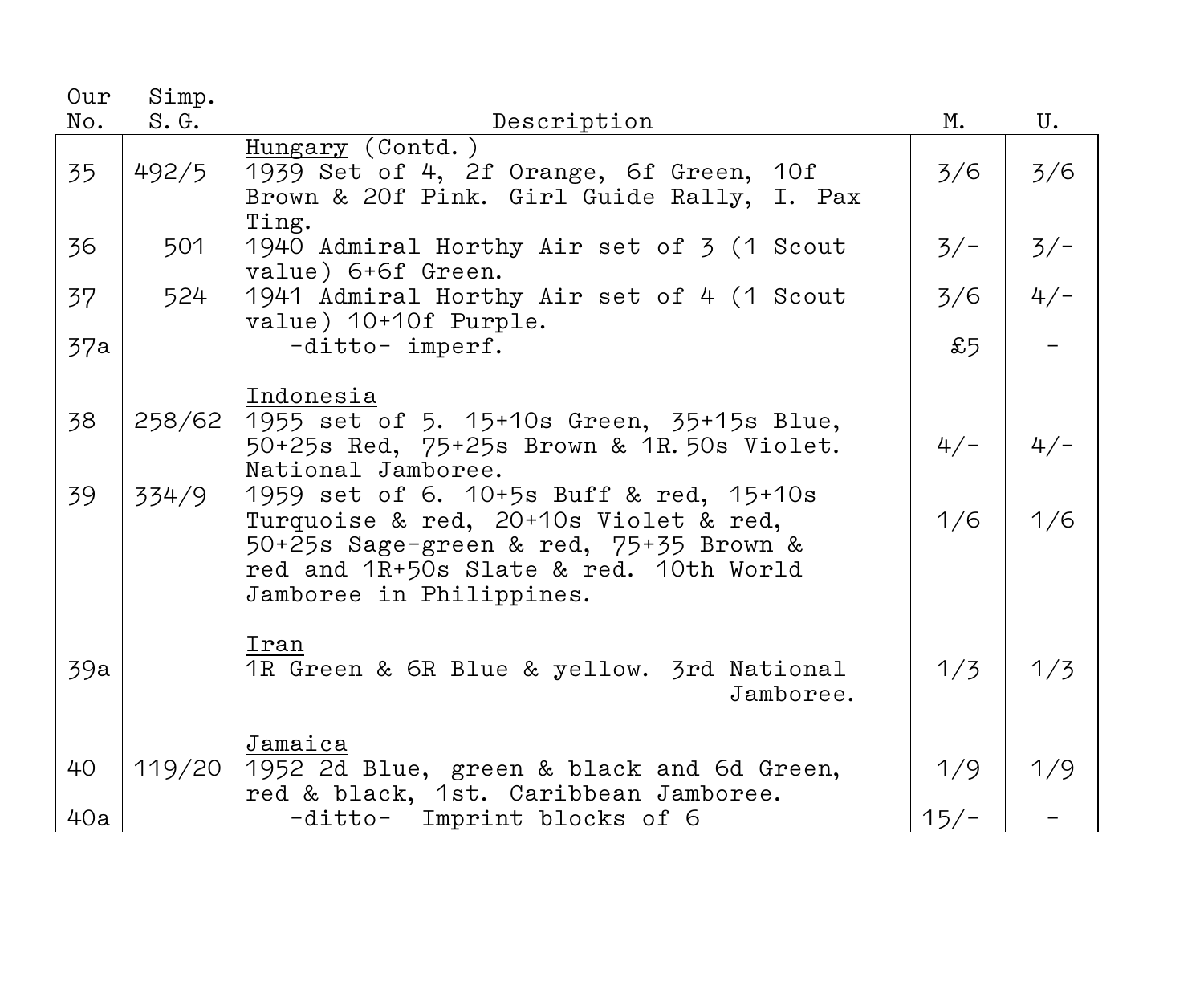| 41<br>41a       | 367          | Japan<br>1949 8 Yen Brown. National Camp<br>-ditto- Imprint block of 4                                                 | $1/-$<br>$5/-$   | $1/-$            |
|-----------------|--------------|------------------------------------------------------------------------------------------------------------------------|------------------|------------------|
| 42<br>42a       | 217/8        | Korea<br>1957 40h Purple & 55h Magenta. 50th<br>Anniversary of Movement.<br>-ditto- imprint blocks of 4                | 3/6<br>$20/-$    | 3/6              |
| 42 <sub>b</sub> |              | -ditto- miniature sheet                                                                                                | £15              |                  |
| 43              | 114/6        | Liechtenstein<br>1932 Charity set of 3 (1 Scout value)<br>30+10R Blue.                                                 | 37/6             | 37/6             |
| 43a<br>44       | 116<br>300/3 | -ditto- single<br>1953 Set of 4. 10r Green, 20r Brown,<br>30r Red & 40r Blue. 14th International                       | $15/-$<br>$15/-$ | $15/-$<br>$15/-$ |
| 45              | 345/6        | Scout Conference.<br>1957 10r Purple & 20r Brown. 50th<br>Anniversary of Movement.                                     | 1/6              | 1/6              |
| 45a             |              | -ditto- sheet of 6 se-tenant sets                                                                                      | $10/-$           |                  |
| 46              | 352/5        | Lithuania<br>1938 Olympic set of 4 overprinted, 5+5c<br>Green, 15+5c Red, 30+10c Blue & 60+15c<br>Brown. National Camp | 17/6             | 17/6             |
| 47              | 553/4        | Luxembourg<br>1957 2fr Chestnut & orange and 2.50fr<br>Claret & violet. Centenary of Baden-Powell.                     | 1/3              | 1/3              |
| 48              | 15           | Mafeking (Siege Local Post)<br>1900 1d Cadet messenger on cycle, light<br>blue.                                        | £6               | $70/-$           |
| 48a             | 15           | -ditto- dark blue                                                                                                      | £6               | 90/1             |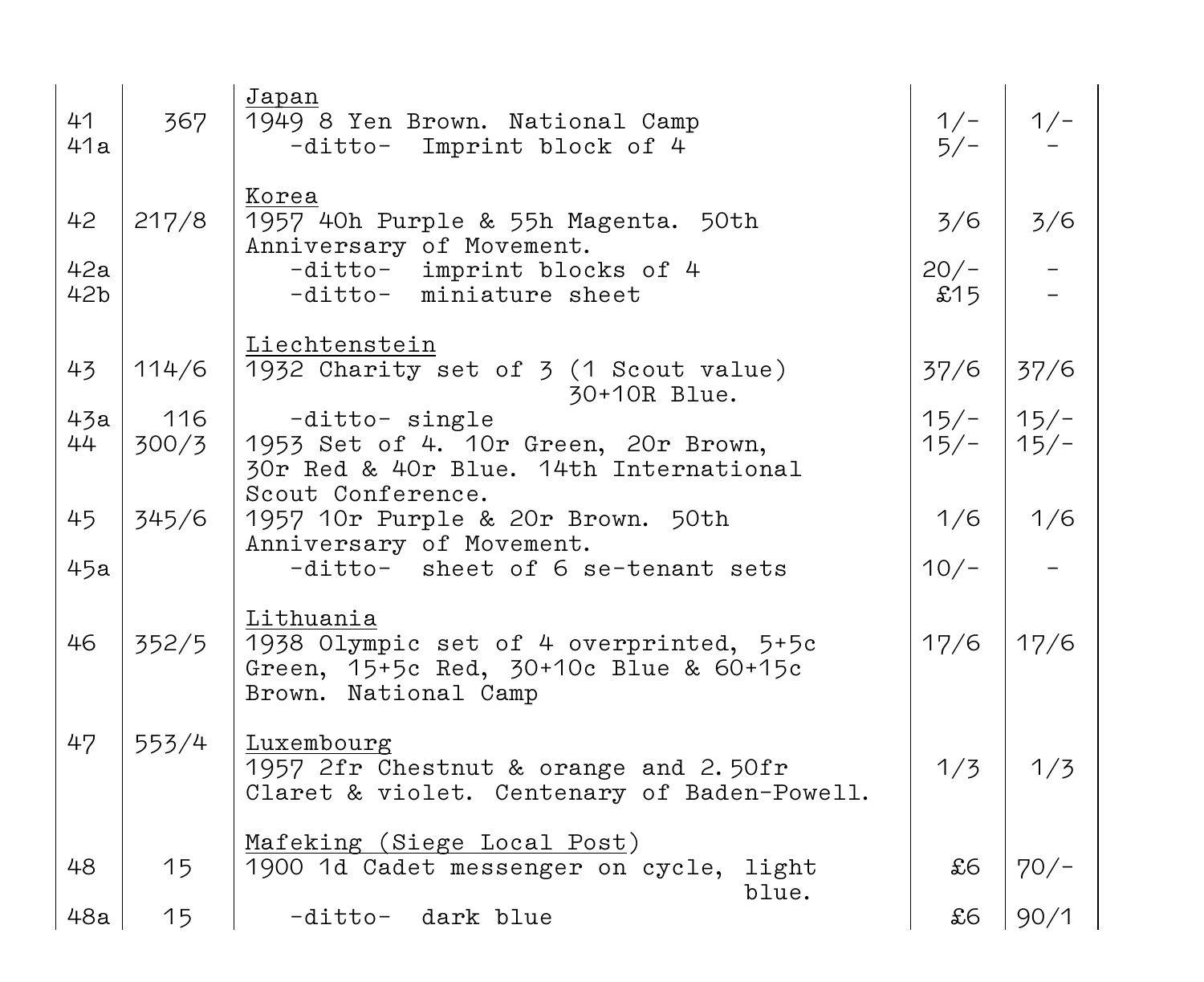| Our       | Simp. |                                                                |            |        |
|-----------|-------|----------------------------------------------------------------|------------|--------|
| No.       | S.G.  | Description                                                    | М.         | U.     |
|           |       | Mafeking (Siege Local Post) Contd.                             |            |        |
| 49        | 16    | 1900 3d Head of B.P. light blue (181/2mm                       | £10        | £7     |
|           |       | across)                                                        |            |        |
| 49a       | 16    | dark blue<br>$-distto-$                                        | £10        | £7     |
| 50        | 16    | 3d head of B.P. light blue (21mm                               | £20        | £15    |
|           |       | across)                                                        |            |        |
| 50a       | 16    | -ditto- dark blue                                              | £20        | £15    |
|           |       |                                                                |            |        |
| 51        | 207/8 | New Zealand                                                    |            |        |
|           |       | 1944 Health set. 1d+1/2d Green & 2d+1d Blue.                   | 9d         | 9d     |
| 51a       |       | Princesses in Guide uniforms.                                  |            |        |
| 52        | 253/4 | imprint blocks of 4<br>-ditto-                                 | $5/-$      | $-$    |
| 53        | 771   | 1953 Health set. 11/2d+1/2d Blue & 2d+1d Green                 | 8d         | 8d     |
| 53a       |       | 1959 3d Red & brown. Pan-Pacific Jamboree                      | 4d         | 1d     |
|           |       | -ditto- imprint block of 4                                     | 2/6        |        |
|           |       |                                                                |            |        |
|           |       | Nicaragua                                                      |            |        |
| 54        | 844   | 1943 Sport set of 13; 1 Scout value 2c                         | $25/-$     | $30/-$ |
|           |       | Blue.                                                          |            |        |
| 54a       |       |                                                                | 6d         |        |
| 54b       |       | 2c Blue (single)<br>-ditto-<br>-ditto-                         | \$8        | $5/-$  |
|           |       | set of 13 miniature sheets                                     | $40/-$     |        |
| 54c<br>55 | 867   | single miniature sheet<br>-ditto-                              |            | $40/-$ |
|           |       | AIRMAIL set of 13; 1 Scout<br>-ditto-<br>value 2 Cord. Bistre. | $30/-$     |        |
|           |       |                                                                |            |        |
| 55a       |       | 2 Cord. Bistro (single)<br>-ditto-                             | 7/6<br>£10 | $5/-$  |
| 55b       |       | -ditto-<br>set of 13 miniature sheets                          |            |        |
| 55c       |       | -ditto-<br>single miniature sheet                              | $60/-$     |        |
| 56        | 986/  | 1957 Set of 15 multicoloured. Centenary                        | $10/-$     | 12/6   |
|           | 1000  | of Baden-Powell.                                               |            |        |
| 56a       |       | $-ditto-$ miniature sheets $(2)$ ;<br>10                       | $21/-$     |        |
|           |       | stamps.                                                        |            |        |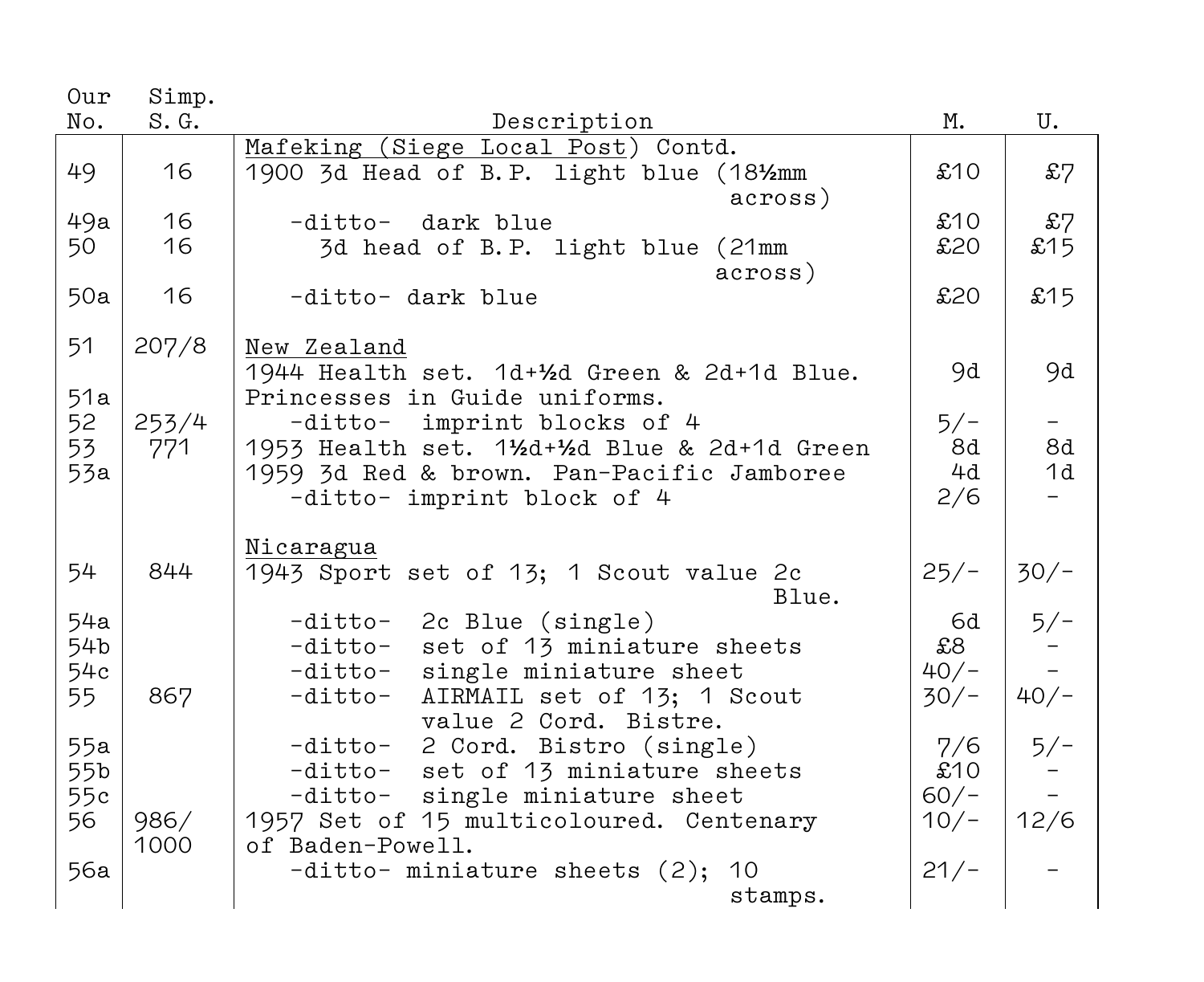| 57               | 101/2        | Pakistan<br>1959 Set of 2 Independence overprinted<br>"2nd National Jamboree; Chittagong". 6p<br>Violet & 8a Purple,                                    | 1/9                     | 1/9                    |
|------------------|--------------|---------------------------------------------------------------------------------------------------------------------------------------------------------|-------------------------|------------------------|
| 57a              |              | 6p Violet (plate II)                                                                                                                                    | 6d                      | 6d                     |
| 58               | 732          | <u>Persia (Iran)</u><br>1950 Set of 6 (1 Scout value) 75D. Black<br>& brown.                                                                            | 7/6                     | 7/6                    |
| 58a<br>59        | 868/9        | -ditto- 75D. value (single)<br>1956 2.50R. Blue & green and 5R Mauve &<br>lilac. National Camp.                                                         | 2/6<br>6/6              | 2/6<br>7/6             |
| 59a<br>60<br>60a | 910          | imprint blocks of 4<br>-ditto-<br>1957 10R. Brown & green. Centenary of B-P<br>-ditto- imprint block of 4                                               | $30/-$<br>3/6<br>$20/-$ | $5/-$                  |
| 61               | 403/4        | Philippines<br>1948 2c Green & brown and 4c Pink & brown.<br>25th Anniversary of Philippines Boy Scouts.                                                | $3/-$                   | $3/-$                  |
| 61a<br>62        | 477/8        | imperforated<br>-ditto-<br>1954 Set of 2 overprints on definitives.<br>5c Pink & 18c on 50c Green. 1st National                                         | $2/-$<br>3/3            | $3/-$<br>$5/-$         |
| 63<br>63a<br>64  | 517<br>445/9 | Jamboree.<br>1957 5c Indigo. Girl Guido World Camp<br>-ditto- imperforated<br>1959 Set of 5. 6+4 Rod, 25+5 Blue (on                                     | $1/-$<br>2/6<br>$20/-$  | 1/6<br>$3/-$<br>$25/-$ |
| 64a              |              | yellow paper), 30+10 Green, 70+20 Brown &)<br>80+20 Violet. 10th World Jamboree<br>$-ditto-$ 6+4 Red & 25+5 Blue (on<br>WHITE paper) in tete beche pair |                         |                        |
| 64a              |              | -ditto- miniature sheet                                                                                                                                 | $20/-$                  | $30/-$                 |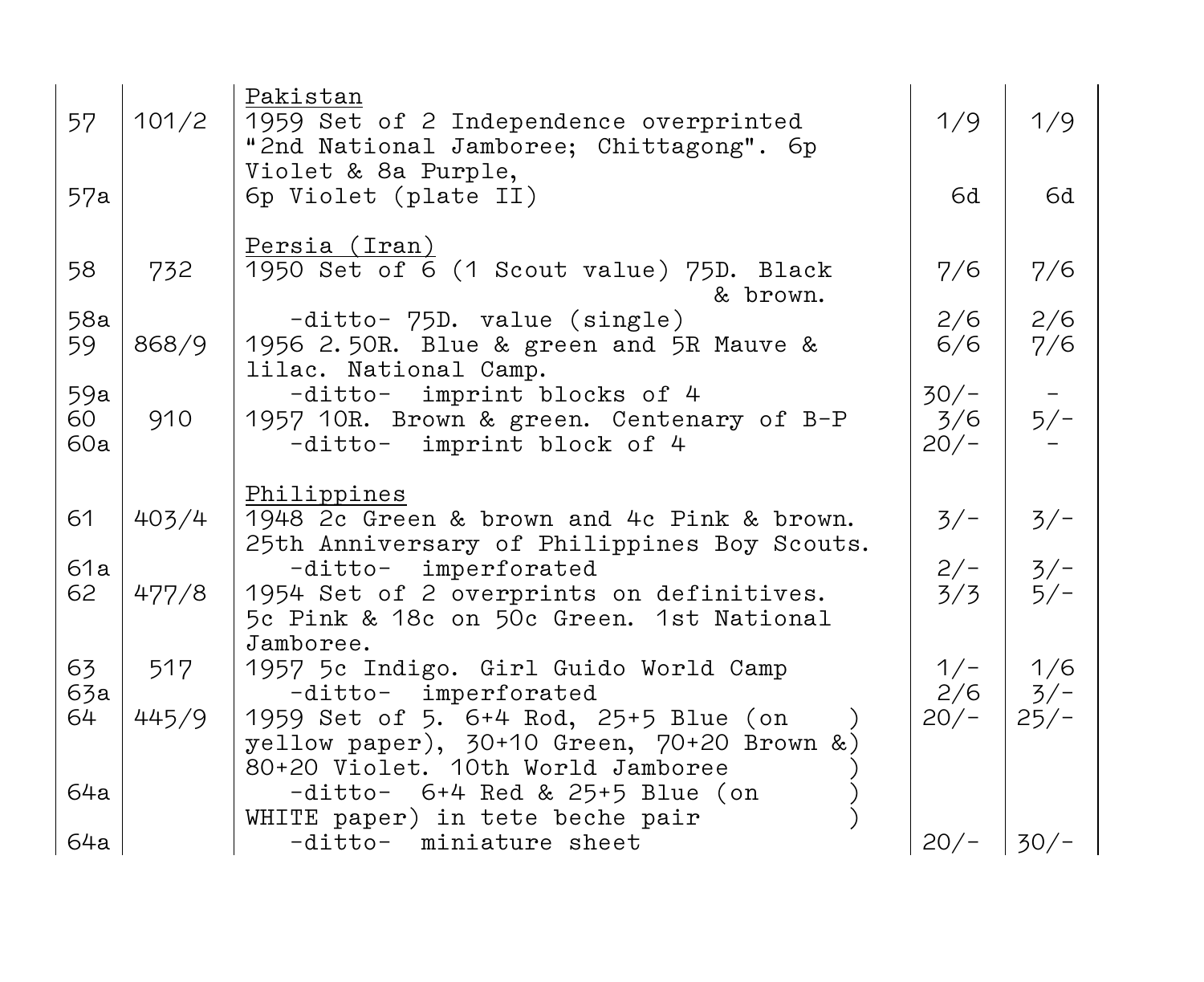| Our      | Simp.           |                                                                                                                             |                |            |
|----------|-----------------|-----------------------------------------------------------------------------------------------------------------------------|----------------|------------|
| No.      | S.G.            | Description                                                                                                                 | М.             | U.         |
| 65       | 305             | Poland<br>1938 Annexation of Teschen 25g. Violet                                                                            | 1/6            | 9d         |
| 66       | 372/6           | Roumania<br>1931 Set of 5. Scout Exhibition Fund.<br>11+11 Red, 21+21 Green, 31+31 Blue,<br>41+41 Sepia & 61+61 Brown.      | $7/-$          | $8/-$      |
| 67       | 391/6           | 1932 Set of 6. 25+25 Green, 50+50 Blue,<br>11+11 Green, 21+21 Red, 31+31 Blue &                                             | 32/6           | 37/6       |
| 68       | 413/8           | 61+61 Brown. National Camp, Sibiu.<br>1934 1932 set overprinted "Mamaia" and<br>Coat of Arms.                               | $20/-$         | $25/-$     |
| 69       | 429/33          | Set of , 5. 25b Black, 11 Violet, 21 Green,<br>61+11 Brown & 101+21 Blue. Anniversary                                       | $20/-$         | $25/-$     |
| 70       | 453/5           | Accession of King Carol II<br>1936 Set of 3. 11+11 Blue, 31+31 Grey &<br>61+61 Red. National Jamboree, Brasov.              | $8/-$          | $10/-$     |
| 71       | 491/501         | 1938 Set of 11. O.E.T.R. Part of premium<br>in aid of Scout Funds.                                                          | $7/-$          | 8/6        |
| 72<br>73 | 525/35<br>550/7 | $1939$ Set of 11. $-ditto-$<br>$1940$ Set of 7. $-ditto-$                                                                   | $7/-$<br>$6/-$ | 8/6<br>7/6 |
| 74       | 657/8           | <u>Syria</u><br>1958 55p. Sepia & 40p. Blue, 3rd Pan-Arab<br>Jamboree, Tunisia.                                             | $15/-$         | $20/-$     |
| 75       | S.1/6           | Thailand (Siam)<br>1920 Set of 6 assorted definitives over-<br>printed with Tiger Head rubber stamp<br>$(\texttt{Type I}).$ | £7             | \$8        |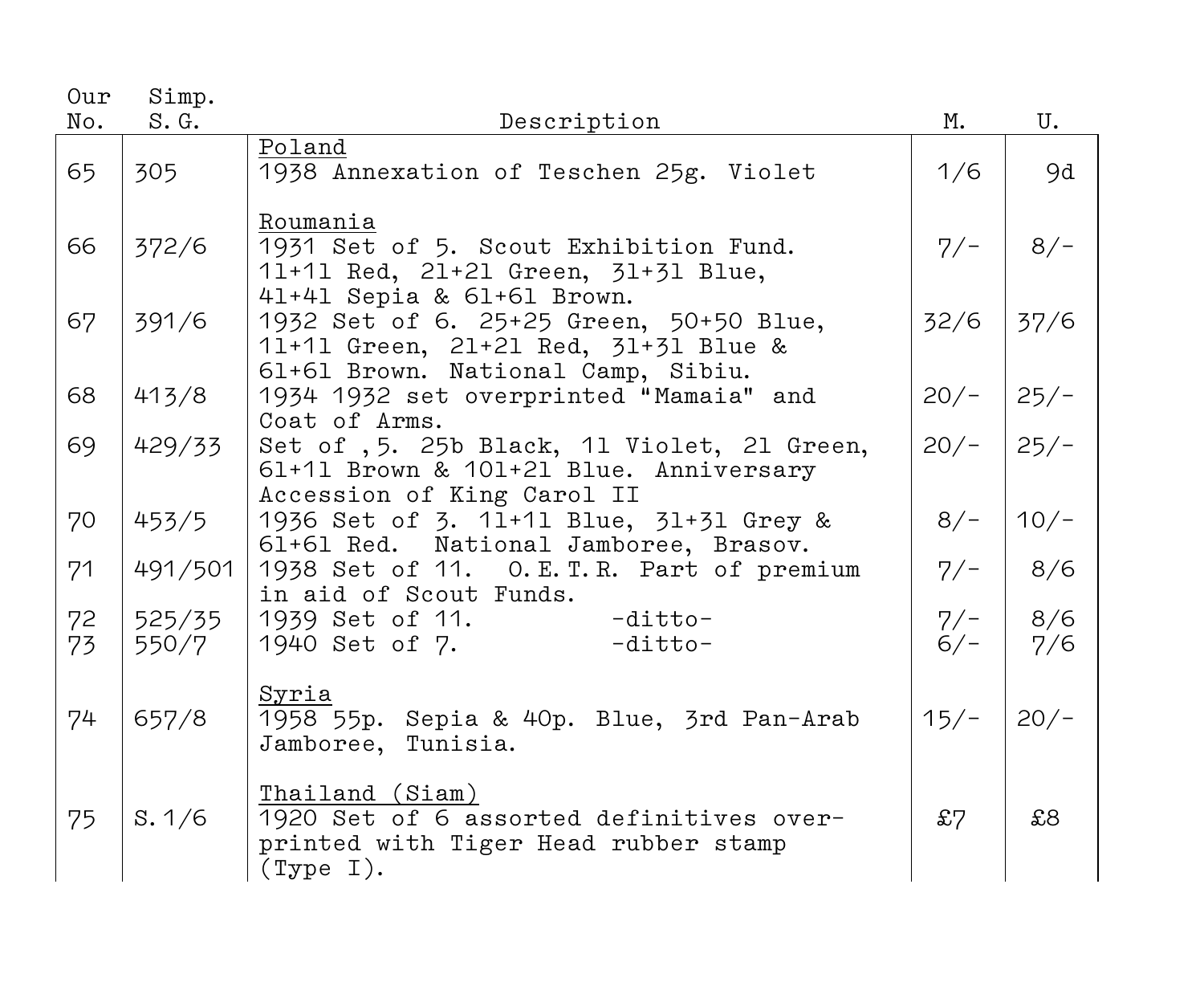| 76  | S.7/12   | Thailand (Siam) (contd.)<br>1920 Set of 6. -ditto- overprinted Tiger<br>Head & "Scouts Fund" in English & Thai. | £7     | \$8    |
|-----|----------|-----------------------------------------------------------------------------------------------------------------|--------|--------|
| 77  | S. 13/19 | (Type II).<br>1920 Set of 7. -ditto- (Type III) but over-<br>printed by metal die-stamp process.                | £5     | £6     |
| 77a |          | Tunisia<br>1960 Set of 5. 4th Pan Arab Jamboree                                                                 | 5/6    | 5/6    |
| 78  |          | Turkey<br>1938 Set of 6. 15th Anniversary of Repub-<br>lic; 1 Scout value 8K. Purple.                           | $15/-$ | $15/-$ |
| 79  | 700      | -ditto- 8K. value (single)                                                                                      | $4/-$  | $4/-$  |
| 80  |          | 1946 Set of 8. Red Cross set - 1 Scout<br>value.                                                                | $30/-$ |        |
| 81  |          | 1949 -ditto- Overprinted SEFKAT PULU<br>(Stamp of Kindness)                                                     | $30/-$ |        |
| 82  | 512      | U.S.A.<br>1948 3c Green. Juliette G. Low, Founder of<br>Girl Scouts of America.                                 | 6d     | 3d     |
| 82a | 512      | -ditto- plate block of 4                                                                                        | $5/-$  | $5/-$  |
| 83  | 538      | 1950 3c Brown. National Jamboree, Valley                                                                        | 6d     | 2d     |
| 83a | 538      | Forge.<br>-ditto- plate block of 4 (6 different<br>exist)                                                       | $3/-$  | $3/-$  |
| 84  |          | 1960 4c Red, brown & blue. 50th Anniver-                                                                        | 6d     | 2d     |
| 84a |          | sary of B.S.A.<br>-ditto- plate block of 4 (4 different<br>exist)                                               | 2/6    |        |